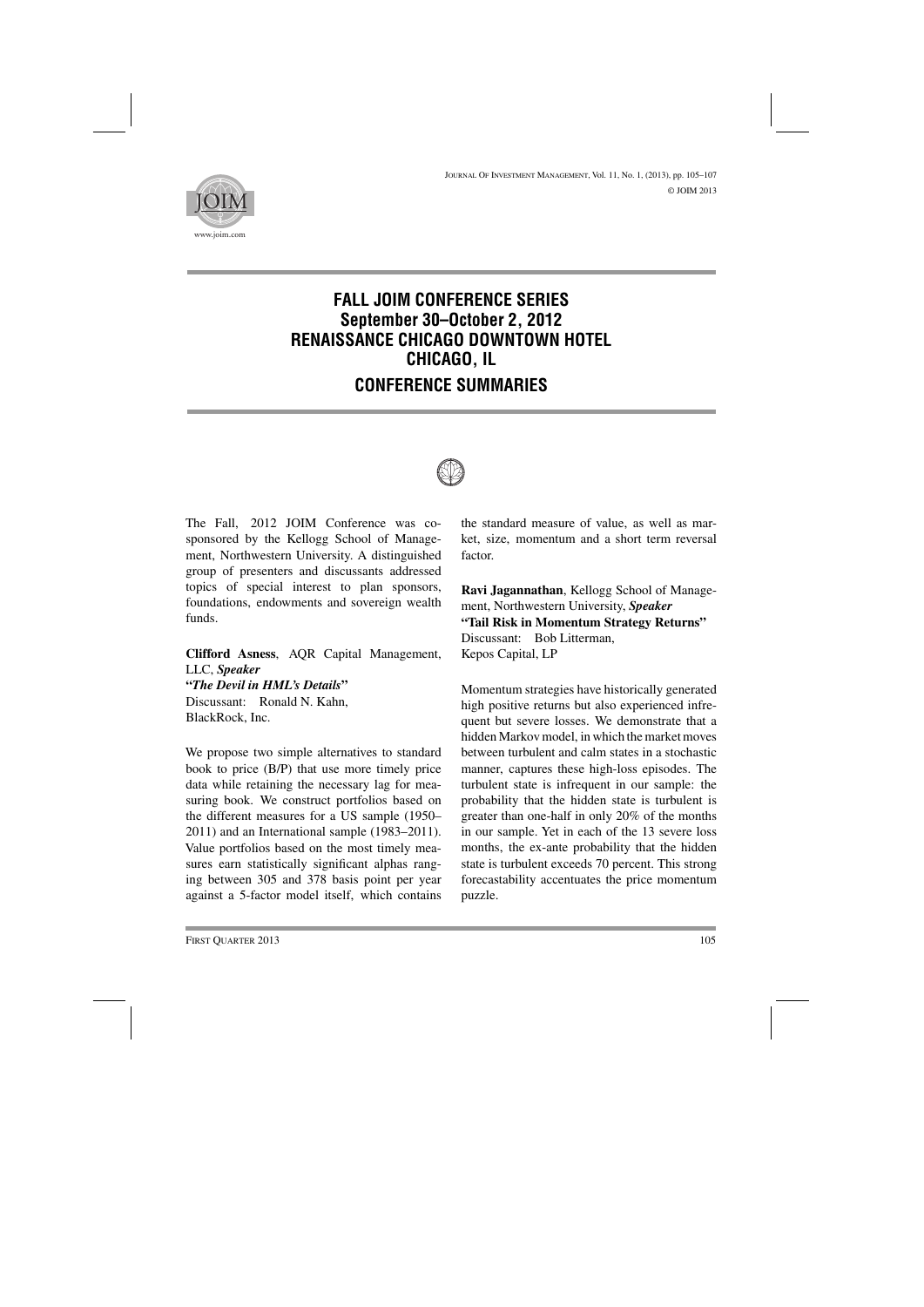**Kent Daniel,** Columbia University, *Speaker* **"Behavioral Finance: A Selective Survey for Owners of Money"**

Discussant: Tony Elavia, Mackenzie Investments Corp.

Behavior biases suggest explanations for the financial market behavior. While aggregating results from the anomalies literature, from the experimental psychology and neuroeconomics literature, and models from financial economics, I link return patterns to models based on the behavioral biases. Understanding how behavioral biases make their way into market prices can help generate new investment strategies.

**David A. Hsieh**, Duke University/**William N. Goetzmann,** Yale School of Management, *Speaker*

**"***Exploring Uncharted Territories of the Hedge Fund Industry: Empirical Characteristics of Mega Hedge Fund Firms***"**

Discussant: William N. Goetzmann, Yale School of Management

We investigate mega hedge fund management companies that manage over 50% of the industry's assets, incorporating previously unavailable data from companies that do not report to commercial databases compared to those that do. We show that the largest divergences between the performance reporting and non-reporting can be traced to differential exposure to credit markets. Thus, the performance of the hard-to-observe mega firms can be inferred from the observable data. This conclusion is robust to the delisting bias and the presence of serially correlated returns.

**Bhaskaran Swaminathan,** LSV Asset Management, *Speaker*

"*Predicting Stock Returns Using the Implied Cost of Capital"*

Discussant: Ramu Thiagarajan, Alliance Bernstein, LP

This paper estimates expected stock returns using the dividend discount model. In efficient markets, stock prices are the sum of expected, discounted dividend payments. The discount rate used to discount these cash flows is the expected return on the stock or the "implied cost of capital." This paper uses analyst forecasts of earnings to construct expected dividend payments, and then uses realized prices to back out expected equity returns using the dividend discount model. The methodology is attractive because it does not assume a specific model such as the CAPM to determine expected returns, though it does require accurate forecasting of dividend payments. The author's measure of expected returns has substantial forecasting power for realized equity market returns for horizons ranging from one month to several years and outperforms other commonly used predictors of stock returns.

**Sergio Rebelo**, Kellogg School of Management, Northwestern University, *Speaker* **"***Carry Trade and Momentum in Currency Markets***"**

Discussant: Ludger Hentschel, MSCI

This paper studies two easily implementable strategies in currency markets: the carry trade and momentum. The carry trade borrows in low interest rate currencies and lends in high interest rate currencies. The momentum trade goes long currencies which earned previously high returns (past winners) over the last month and goes short currencies which earned low returns over the past month (past losers). The authors form portfolios based on these two strategies in currency markets. The authors find that both strategies earn large Sharpe ratios and have high returns that are not explained by standard risk factors or risk-based explanations such as peso events.